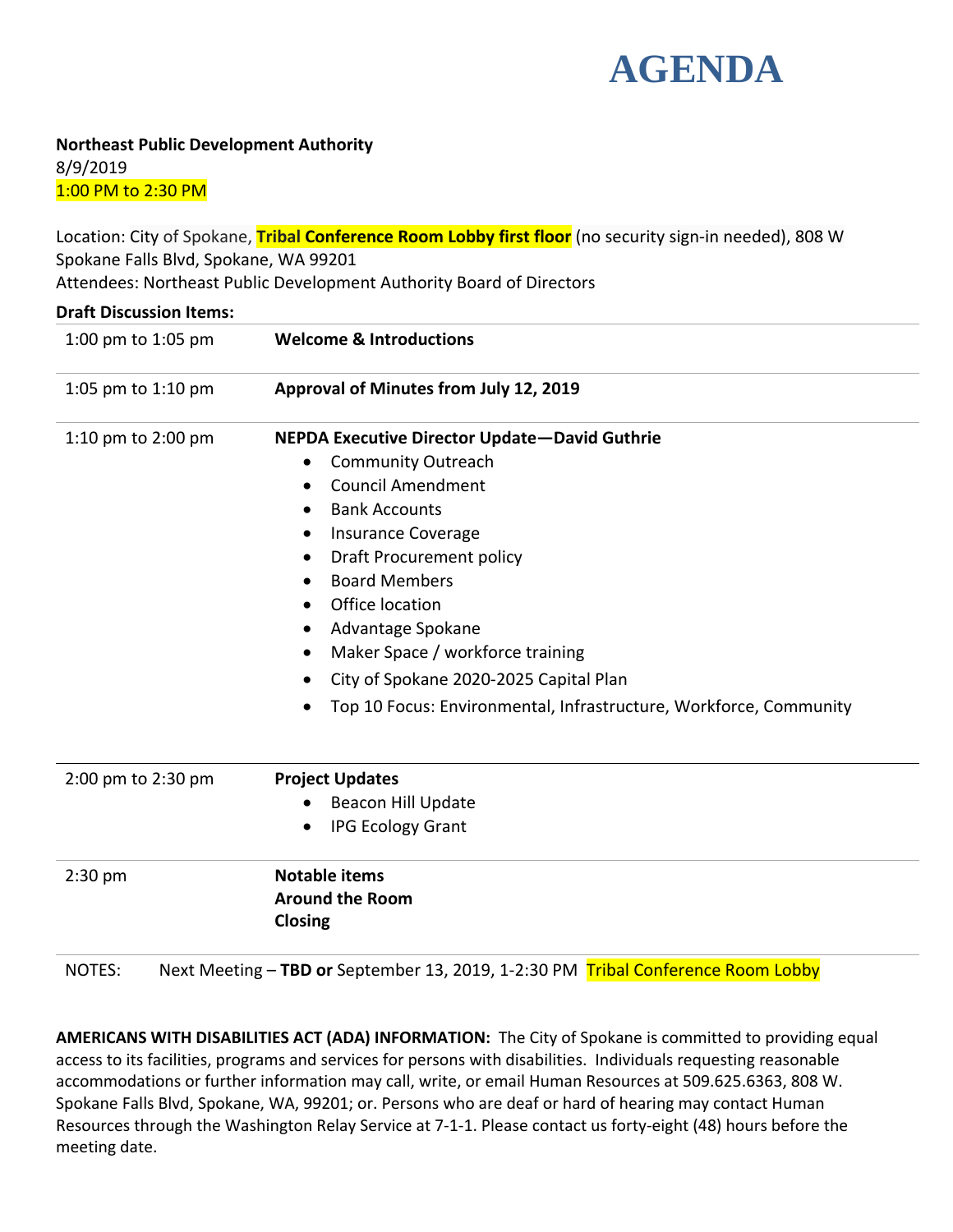# **NORTHEAST PUBLIC DEVELOPMENT AUTHORITY Minutes**

# **July 12, 2019**

Meeting Minutes: Meeting called to order at 2:00 PM

### **Attendance:**

- Board Members Present: Anthony Carollo (Chair), Laura McAloon, Craig Riley, Nicole Hydzik, Scott Simmons, Mike Fagan
- Board Members Not Present: Cheryl Stewart
- Staff Members Present: Teri Stripes, Amanda Winchell
- Guests Present: Charles Hansen, CM Breean Beggs, David Guthrie, Ed Lukas, Nick Czapla, Pete Rayner,

#### **Welcome & Introductions:**

Minutes from the June 14, 2019 meeting approved unanimously.

### **NEPDA Executive Director Introduction & Update**

- David Guthrie introduced himself to the board and provided an update on the projects he has been working on since he filled the role as NEPDA Executive Director.
- Director Guthrie has started the process to open a bank account.
- Breean Beggs shared councils concerns with the GSI Contract employing the NEPDA Executive Director due to potential conflict of interest with GSI's organizational goals possibly competing with the NEPDA and City's goals. Council would like to see the director be an independent employee by January 1, 2020. Board members continued to discuss the current contract and the desire to become more independent.

### **Project Updates:**

#### 1. **Esmerelda Commerce Park update**

 LB Stone Properties shared an update on the commerce park project they have begun in the yard. The project is delayed due to complications with a +/- 100 year old water pipe that runs through the property, and legal status of right-of-way on the north and south sides of the Esmeralda site. This pipe is part of the WSDOT project and the replacement is out for bid. Construction is expected to start in the Spring of 2020 with a 100,000 SF building.

### 2. **City/County Inter Local Agreement & Board Formation**

- County has withdrawn from the negotiations toward moving forward with an inter-local agreement. The NEPDA's agreement will be reconfigured to move forward without the County. The City is working with City Legal to draft create a Revenue District including only the City, which will be retroactive to January 1st 2019.
- David Guthrie and Terri Stripes will be working on redefining board positions and adjusting the bylaws to eliminate the County seat on the board.
- Board continued discussion regarding the issues surrounding the failed agreement.
- Anthony advised the board that County Commissioner Josh Kerns has resigned from the board.

### 3. **Advantage Spokane**

 There is a meeting next week, GSI is updating the Select Spokane website and moving to Advantage Spokane. The website will be designed around information that company site selectors are looking for when constructing new locations